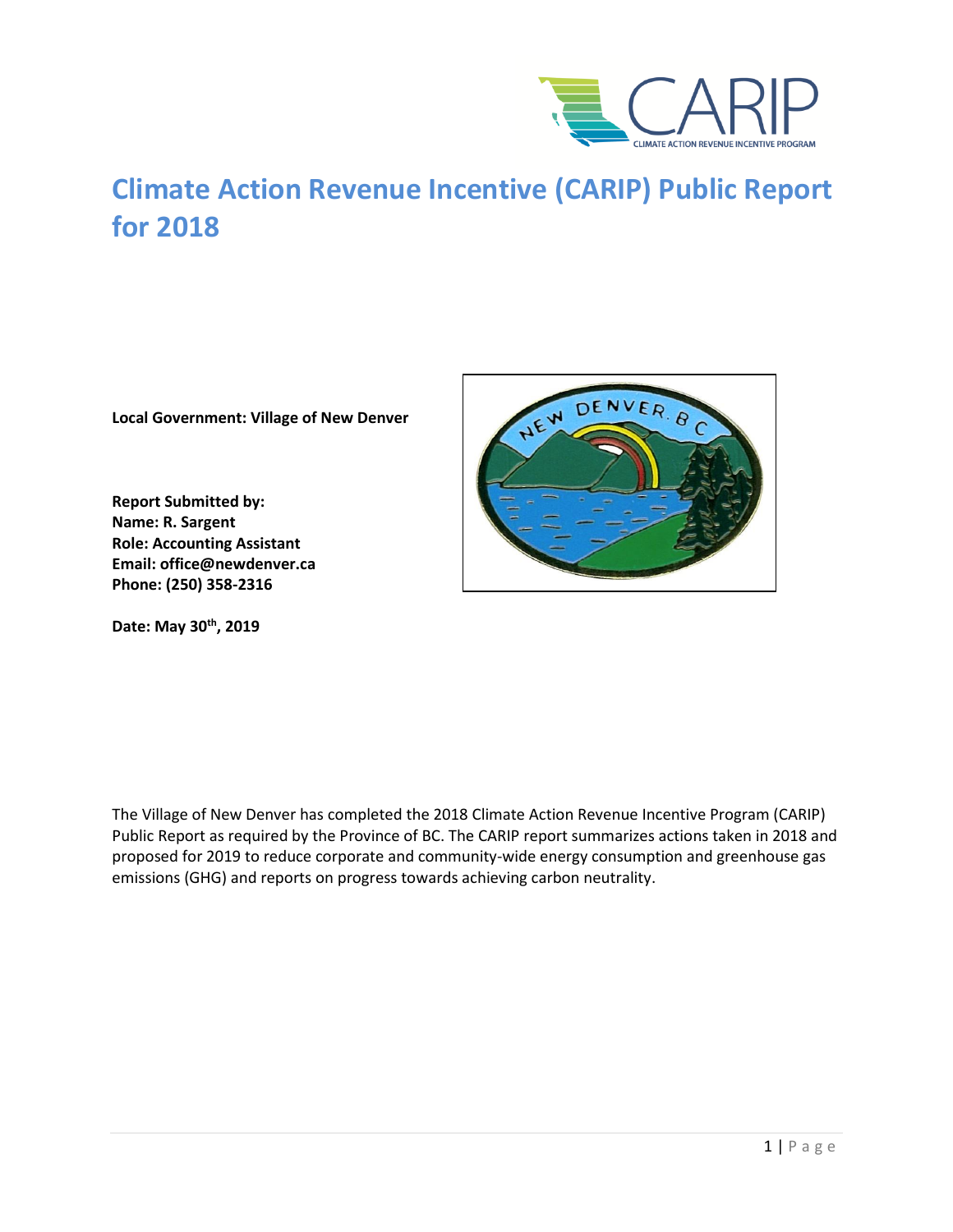

#### $\overline{\phantom{a}}$ **2018 BROAD PLANNING ACTIONS**

Broad Planning refers to high level planning that sets the stage for GHG emissions reductions, including plans such as Official Community Plans, Integrated Community Sustainability Plans, Climate Action Plans or Community Energy Emissions Plans. Land use planning that focuses on Smart Growth principles (compact, complete, connected, and centred) plays an especially important role in energy and GHG reduction.

| Q 9 + Q 10 Corporate Broad Planning Actions Taken in 2018 + Additional Actions |  |
|--------------------------------------------------------------------------------|--|
|--------------------------------------------------------------------------------|--|

| Q 11 Corporate Broad Planning Actions Proposed for 2019 |  |
|---------------------------------------------------------|--|
|---------------------------------------------------------|--|

Sign on to West Kootenay Eco Society's 100% Renewable by 2050 plan

Establish Sustainability Advisory Committee

| <b>Broad Planning</b>                                                                   |                                                                                                                                                                                                                                                                                                                                                        |            |
|-----------------------------------------------------------------------------------------|--------------------------------------------------------------------------------------------------------------------------------------------------------------------------------------------------------------------------------------------------------------------------------------------------------------------------------------------------------|------------|
| Q 12 What is (are) your<br>current GHG reduction<br>target(s)?                          | The Village of New Denver is a signatory to the BC Climate Action<br>Charter and has had a Corporate Energy Inventory completed by<br>the Regional District of Central Kootenay in 2008. The village will<br>strive to reach our community energy target for both corporate<br>carbon neutrality and community emissions reductions of 20% by<br>2012. |            |
| inventory (e.g. CEEI or another inventory)?                                             | Q 13 Are you familiar with your local government's community energy and emissions                                                                                                                                                                                                                                                                      | <b>Yes</b> |
| Q 14 What plans, policies or guidelines govern the implementation of climate mitigation |                                                                                                                                                                                                                                                                                                                                                        |            |
| in your community?                                                                      |                                                                                                                                                                                                                                                                                                                                                        |            |
| <b>Community Energy and Emissions Plan</b><br>$\bullet$                                 |                                                                                                                                                                                                                                                                                                                                                        | <b>No</b>  |
| <b>Integrated Community Sustainability Plan</b><br>$\bullet$                            |                                                                                                                                                                                                                                                                                                                                                        | <b>No</b>  |
| Community- Wide Climate Action Plan                                                     |                                                                                                                                                                                                                                                                                                                                                        | Yes        |
| <b>Official Community Plan</b><br>$\bullet$                                             |                                                                                                                                                                                                                                                                                                                                                        | Yes        |
| <b>Regional Growth Strategy</b>                                                         |                                                                                                                                                                                                                                                                                                                                                        | <b>No</b>  |
| Do not have a plan<br>$\bullet$                                                         |                                                                                                                                                                                                                                                                                                                                                        | <b>No</b>  |
| Other:                                                                                  |                                                                                                                                                                                                                                                                                                                                                        | <b>No</b>  |
|                                                                                         | Q 15 Does your local government have a corporate GHG reduction plan?                                                                                                                                                                                                                                                                                   | <b>No</b>  |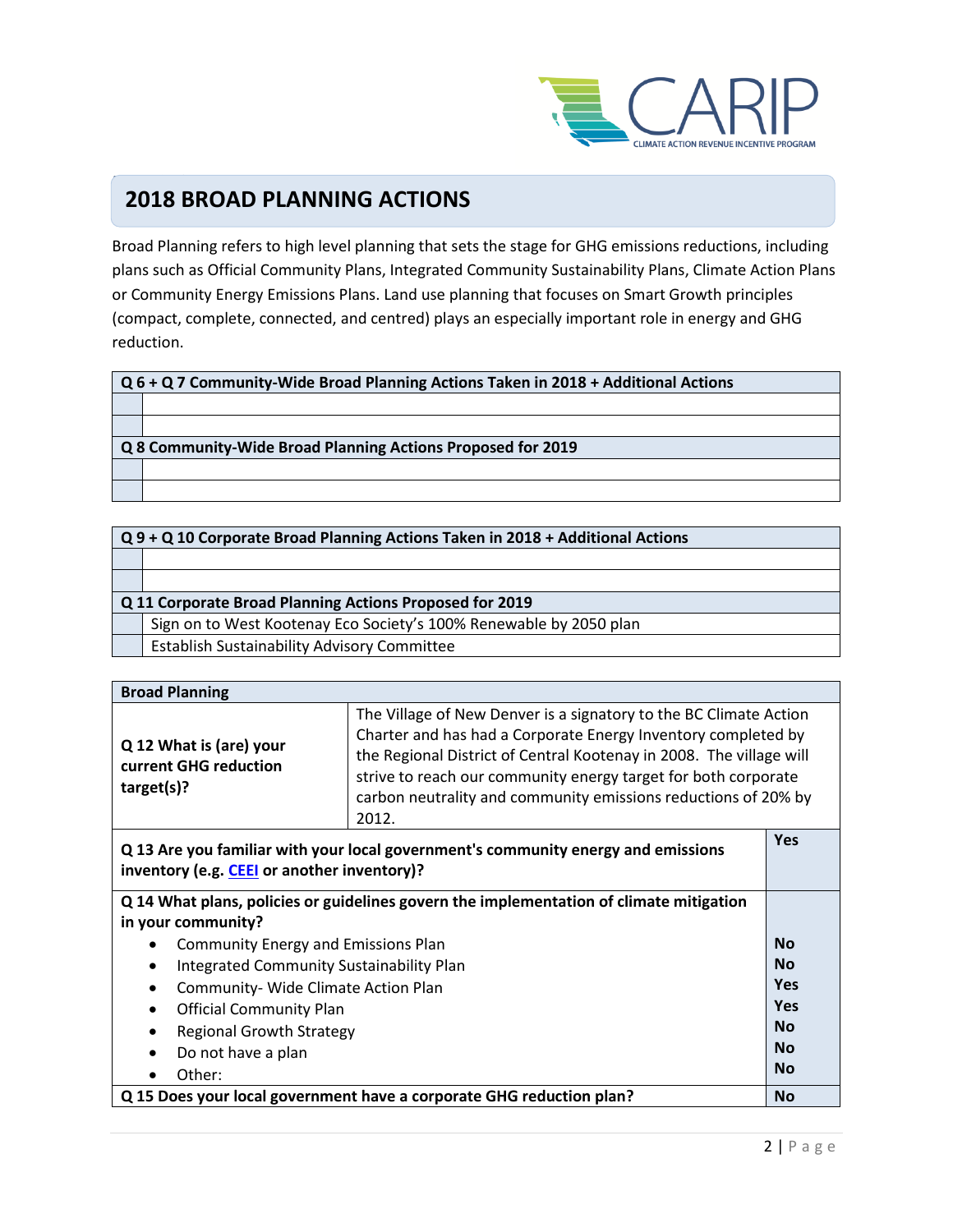

### **2018 BUILDING AND LIGHTING ACTIONS**

### **Building and Lighting Actions**

Low-carbon buildings use the minimum amount of energy needed to provide comfort and safety for their inhabitants and tap into renewable energy sources for heating, cooling and power. These buildings can save money, especially when calculated over the long term. This category also includes reductions realized from energy efficient street lights and lights in parks or other public spaces.

| $\sqrt{Q}$ 16 + Q 17 Community-Wide Building and Lighting Actions Taken in 2018 + Additional Actions |                                                                     |
|------------------------------------------------------------------------------------------------------|---------------------------------------------------------------------|
|                                                                                                      |                                                                     |
|                                                                                                      |                                                                     |
|                                                                                                      | Q 18 Community-Wide Building and Lighting Actions Proposed for 2019 |
|                                                                                                      |                                                                     |
|                                                                                                      |                                                                     |

| $Q$ 19 + Q 20 Corporate Building and Lighting Actions Taken in 2018 + Additional Actions |                                                                |
|------------------------------------------------------------------------------------------|----------------------------------------------------------------|
|                                                                                          |                                                                |
|                                                                                          |                                                                |
|                                                                                          | Q 21 Corporate Building and Lighting Actions Proposed for 2019 |
|                                                                                          |                                                                |
|                                                                                          |                                                                |

#### **Building and Lighting**

The Province has committed to taking incremental steps to increase energy-efficiency requirements in the BC Building Code to make buildings net-zero energy ready by 2032. The BC Energy Step Code--a part of the BC Building Code--supports that effort

| Q 22 Is your local government aware of the BC Energy Step Code?     | Yes |
|---------------------------------------------------------------------|-----|
| Q 23 Is your local government implementing the BC Energy Step Code? | No  |

## **P5 2018 ENERGY GENERATION ACTIONS**

#### **Energy Generation Actions**

A transition to renewable or low-emission energy sources for heating, cooling and power supports large, long-term GHG emissions reductions. Renewable energy including waste heat recovery (e.g. from biogas and biomass), geo-exchange, micro hydroelectric, solar thermal and solar photovoltaic, heat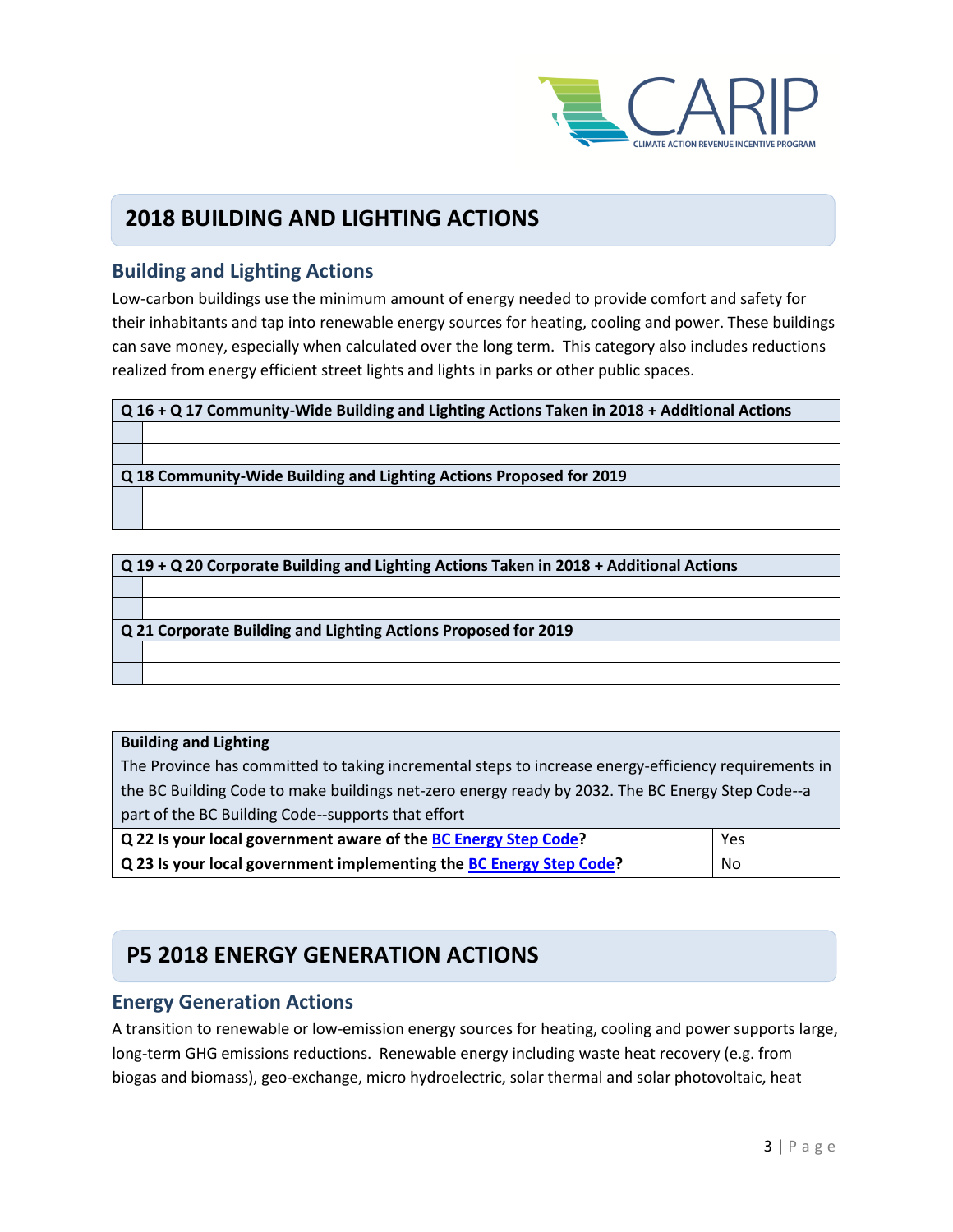

pumps, tidal, wave, and wind energy can be implemented at different scales, e.g. in individual homes, or integrated across neighbourhoods through district energy or co-generation systems.

| $Q$ 24 + Q 25 Community-Wide Energy Generation Actions Taken in 2018 + Additional Actions |                                                                        |
|-------------------------------------------------------------------------------------------|------------------------------------------------------------------------|
|                                                                                           | Light recycling station at Village Office, available to all residents. |
|                                                                                           | Electric Vehicle Charging Station made available in 2018               |

**Q 26 Community-Wide Energy Generation Actions Proposed for 2019**

Continue to offer light recycling station to residents at no cost.

Continue to support EV Charging station

| Q 27 + Q 28 Corporate Energy Generation Actions Taken in 2018 + Additional Actions |  |
|------------------------------------------------------------------------------------|--|
|                                                                                    |  |
|                                                                                    |  |
| Q 29 Corporate Energy Generation Actions Proposed for 2019                         |  |
|                                                                                    |  |
|                                                                                    |  |

| <b>Energy Generation</b>                                                                                  |           |
|-----------------------------------------------------------------------------------------------------------|-----------|
| Q 30 Is your local government developing, or constructing a                                               |           |
| district energy system<br>$\bullet$                                                                       | No        |
| renewable energy system<br>$\bullet$                                                                      | No        |
| none of the above<br>$\bullet$                                                                            |           |
| Q 31 Is your local government operating a                                                                 |           |
| district energy system                                                                                    | No        |
| renewable energy system                                                                                   | No        |
| none of the above                                                                                         |           |
| Q 32 Is your local government connected to a district energy system that is operated by                   | <b>No</b> |
| another energy provider?                                                                                  |           |
| Q 33 Are you familiar with the 2018 List of Funding Opportunities for Clean Energy Projects<br><b>Yes</b> |           |
| <b>Led by First Nations and Local Governments?</b>                                                        |           |

## **2018 GREENSPACE/NATURAL RESOURCE PROTECTION ACTIONS**

### **Greenspace Actions**

Greenspace/Natural Resource Protection refers to the creation of parks and greenways, boulevards, community forests, urban agriculture, riparian areas, gardens, recreation/school sites, and other green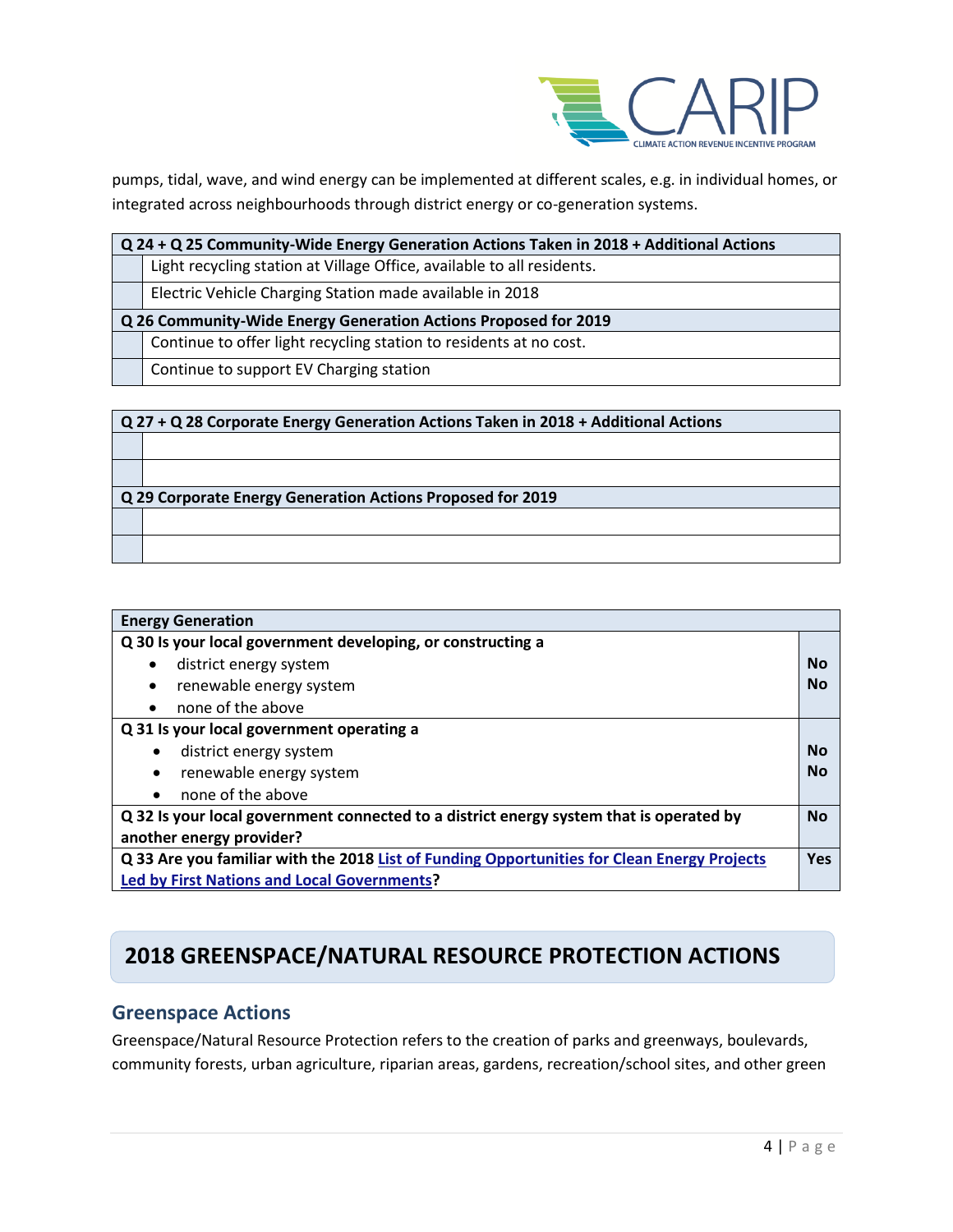

spaces, such as remediated brownfield/contaminated sites as well as the protection of wetlands, waterways and other naturally occurring features.

| 41) | $Q$ 34 + Q 36 Community-Wide Greenspace Actions Taken in 2018 + Additional Actions (Q 35 below Q |
|-----|--------------------------------------------------------------------------------------------------|
|     |                                                                                                  |
|     |                                                                                                  |
|     | Q 37 Community-Wide Greenspace Actions Proposed for 2019                                         |
|     |                                                                                                  |
|     |                                                                                                  |

| Q 38 + Q 39 Corporate Greenspace Actions Taken in 2018 + Additional Actions |  |  |
|-----------------------------------------------------------------------------|--|--|
|                                                                             |  |  |
|                                                                             |  |  |
| Q 40 Corporate Greenspace Actions Proposed for 2019                         |  |  |
|                                                                             |  |  |
|                                                                             |  |  |

| Greenspace                                                                                     |           |
|------------------------------------------------------------------------------------------------|-----------|
| $\sqrt{Q}$ 41 Does your local government have urban forest policies, plans or programs?        | <b>No</b> |
| $\mid$ Q 35. Does your local government have policies, plans or programs to support local food | Yes       |
| production?                                                                                    |           |

## **2018 SOLID WASTE ACTIONS**

### **Solid Waste Actions**

Reducing, reusing, recycling, recovering and managing the disposal of the residual solid waste minimizes environmental impacts and supports sustainable environmental management, greenhouse gas reductions, and improved air and water quality.

| Q 42 + Q 43 Community-Wide Solid Waste Actions Taken in 2018 + Additional Actions |                                                                                                   |  |
|-----------------------------------------------------------------------------------|---------------------------------------------------------------------------------------------------|--|
|                                                                                   | Continued free spring and fall collection of garden waste ('Arbour Day') to divert materials from |  |
|                                                                                   | the landfill. Expanded to multiple days to accommodate more residents.                            |  |
|                                                                                   |                                                                                                   |  |
|                                                                                   | Q 44 Community-Wide Solid Waste Actions Proposed for 2019                                         |  |
|                                                                                   | <b>Organic Waste Diversion Pilot Project</b>                                                      |  |
|                                                                                   | Continue 'Arbour Day' collection of garden waste in spring and fall.                              |  |
|                                                                                   |                                                                                                   |  |
|                                                                                   |                                                                                                   |  |

**Q 45 + Q 46 Corporate Solid Waste Actions Taken in 2018 + Additional Actions**  Continued to offer free light recycling to residents.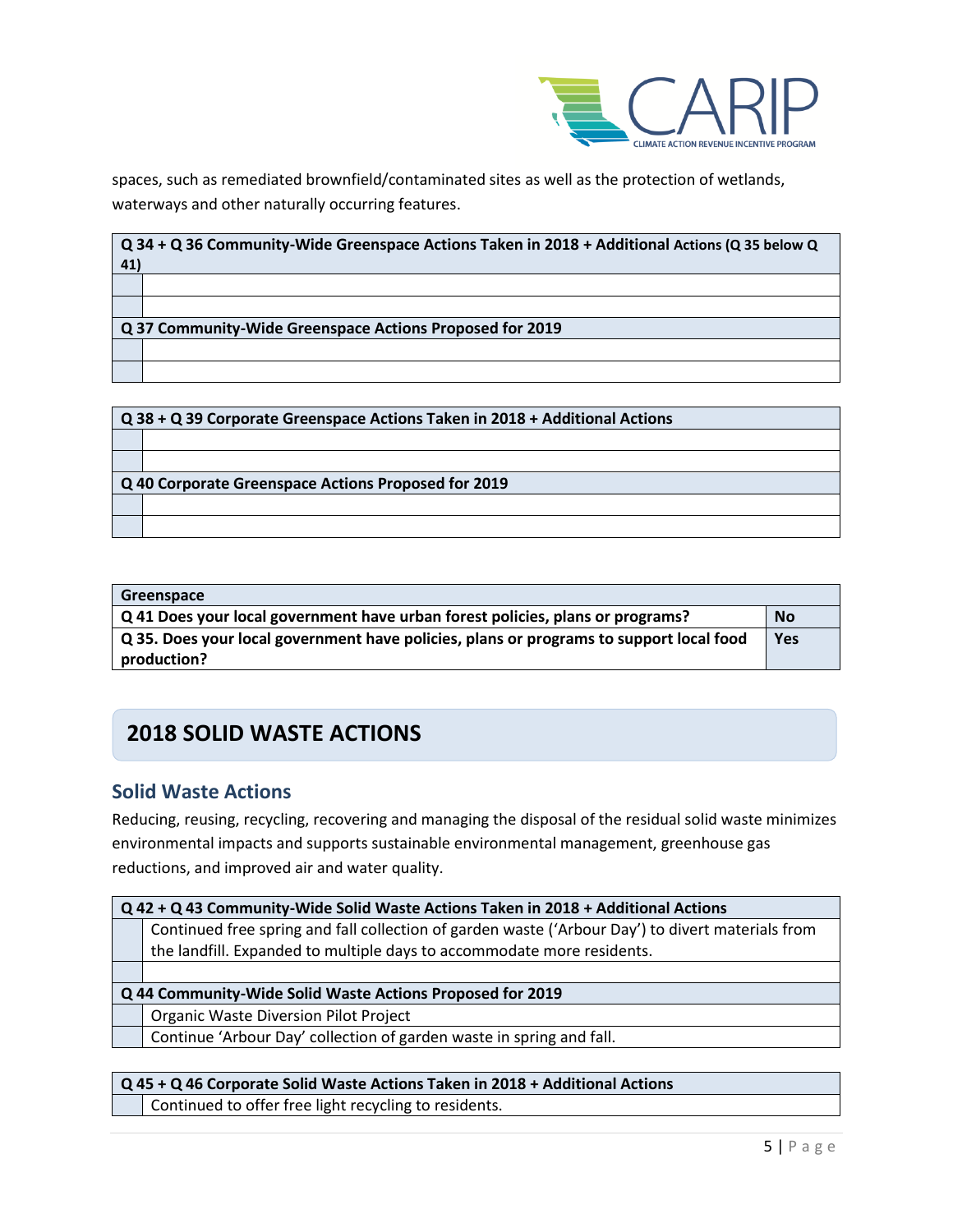

| Q 47 Corporate Solid Waste Actions Proposed for 2019 |  |
|------------------------------------------------------|--|
| Continue light recycling program for residents.      |  |
|                                                      |  |

| <b>Solid Waste</b>                                                                   |           |
|--------------------------------------------------------------------------------------|-----------|
| Q 48 Does your local government have construction and demolition waste reduction     | <b>No</b> |
| policies, plans or programs?                                                         |           |
| Q 49 Does your local government have organics reduction/diversion policies, plans or | Yes       |
| programs?                                                                            |           |

## **2018 TRANSPORTATION ACTIONS**

## **Transportation Actions**

Transportation actions that increase transportation system efficiency emphasize the movement of people and goods, and give priority to more efficient modes, e.g. walking, cycling and public transit, can contribute to reductions in GHG emissions and more livable communities.

| Q 50 + Q 51 Community-Wide Transportation Actions Taken in 2018 + Additional Actions  |  |
|---------------------------------------------------------------------------------------|--|
| Installed EV Charging Station to promote alternative fuel options                     |  |
| Installed Bus shelter with lighting to promote better access to public transportation |  |
| Q 52 Community-Wide Transportation Actions Proposed for 2019                          |  |
| Exploring installation of additional fast charger station for EVs                     |  |
|                                                                                       |  |

| Q 53 + Q 54 Corporate Transportation Actions Taken in 2018 + Additional Actions |                                                                                      |  |
|---------------------------------------------------------------------------------|--------------------------------------------------------------------------------------|--|
|                                                                                 | Replaced garbage truck for newer model                                               |  |
|                                                                                 | Right-sized equipment – replaced older dump truck with smaller more efficient model. |  |
| Q 55 Corporate Transportation - Actions Proposed for 2019                       |                                                                                      |  |
|                                                                                 | Retire old dump and garbage trucks                                                   |  |
|                                                                                 |                                                                                      |  |

| Transportation                                                               |           |
|------------------------------------------------------------------------------|-----------|
| Q 56 Does your local government have policies, plans or programs to support: |           |
| Walking                                                                      | Yes       |
| Cycling<br>٠                                                                 | <b>No</b> |
| Transit Use                                                                  | <b>No</b> |
| Electric Vehicle Use                                                         | <b>No</b> |
| Other (please specify)                                                       | <b>No</b> |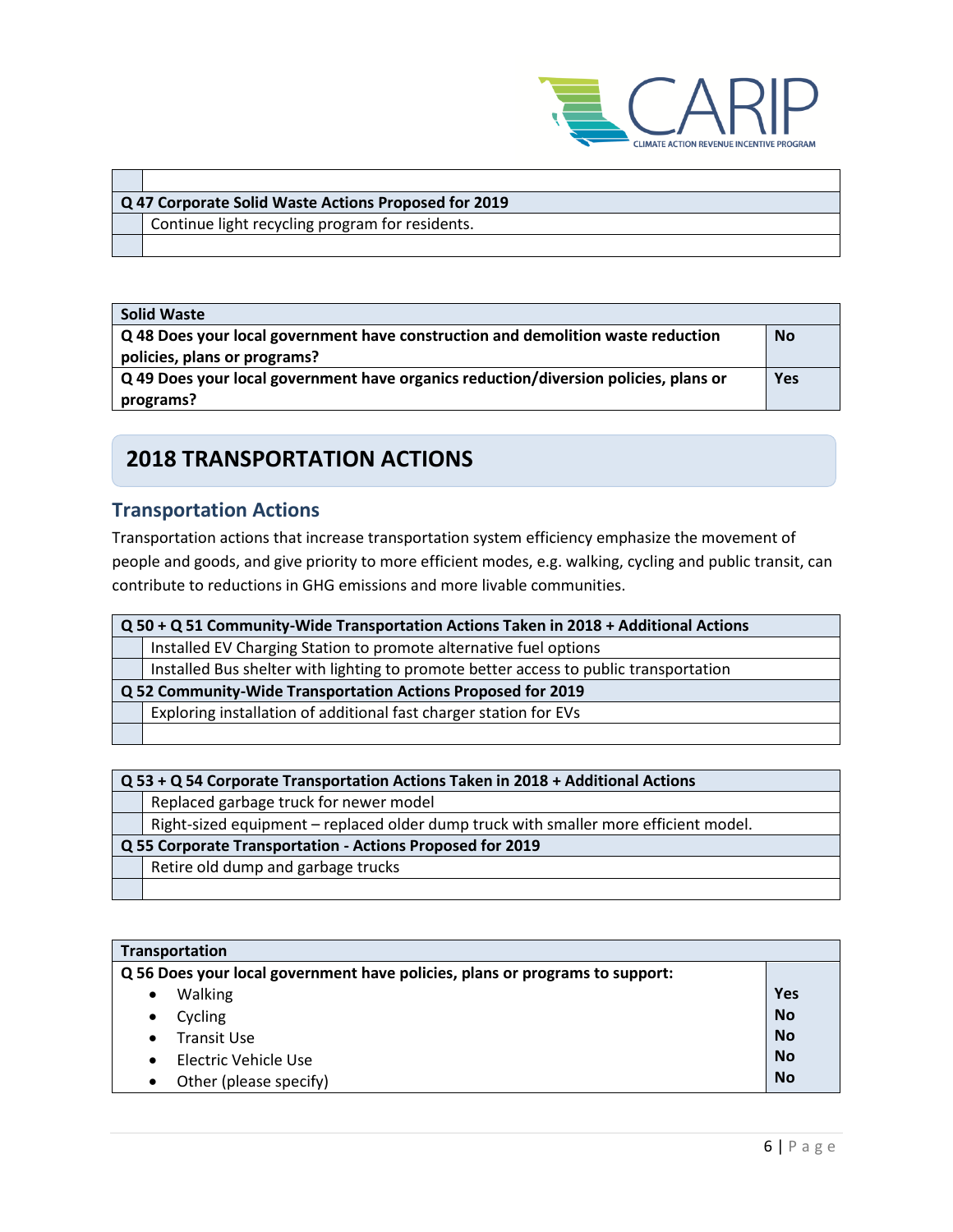

| Q 57 Does your local government have a Transportation Demand Management (TDM)             | <b>No</b> |
|-------------------------------------------------------------------------------------------|-----------|
| strategy (e.g. to reduce single-vehicle occupancy trips, increase travel options, provide |           |
| incentives to encourage individuals to modify travel behaviour)?                          |           |
| Q 58 Does your local government integrate its transportation and land use planning?       | Yes       |

## **2018 WATER AND WASTEWATER ACTIONS**

### **Water and Wastewater Actions**

Managing and reducing water consumption and wastewater is an important aspect of developing a sustainable built environment that supports healthy communities, protects ecological integrity, and reduces GHG emissions.

| Q 59 + Q 60 Community-Wide Water and Wastewater Actions Taken in 2018 + Additional Actions |  |  |
|--------------------------------------------------------------------------------------------|--|--|
| Public reporting on water usage                                                            |  |  |
| Purchased water timers to distribute to residents to reduce water consumption              |  |  |
| Ongoing participation in Know Your Watershed education programs                            |  |  |
| Implement water restrictions during the summer months                                      |  |  |
|                                                                                            |  |  |
| Q 61 Community-Wide Water and Wastewater Actions Proposed for 2019                         |  |  |
| Continue to report to the public on water usage                                            |  |  |
| Implement water restrictions during the summer months                                      |  |  |
|                                                                                            |  |  |

| $Q$ 62 + Q 63 Corporate Water and Wastewater Actions Taken in 2018 + Additional Actions |                                    |  |
|-----------------------------------------------------------------------------------------|------------------------------------|--|
|                                                                                         | Ongoing leak detection monitoring  |  |
|                                                                                         |                                    |  |
| Q 64 Corporate Water and Wastewater Actions Proposed for 2019                           |                                    |  |
|                                                                                         |                                    |  |
|                                                                                         | Continue leak detection monitoring |  |

| <b>Water Conservation</b>                                                            |     |
|--------------------------------------------------------------------------------------|-----|
| Q 65 Does your local government have water conservation policies, plans or programs? | Yes |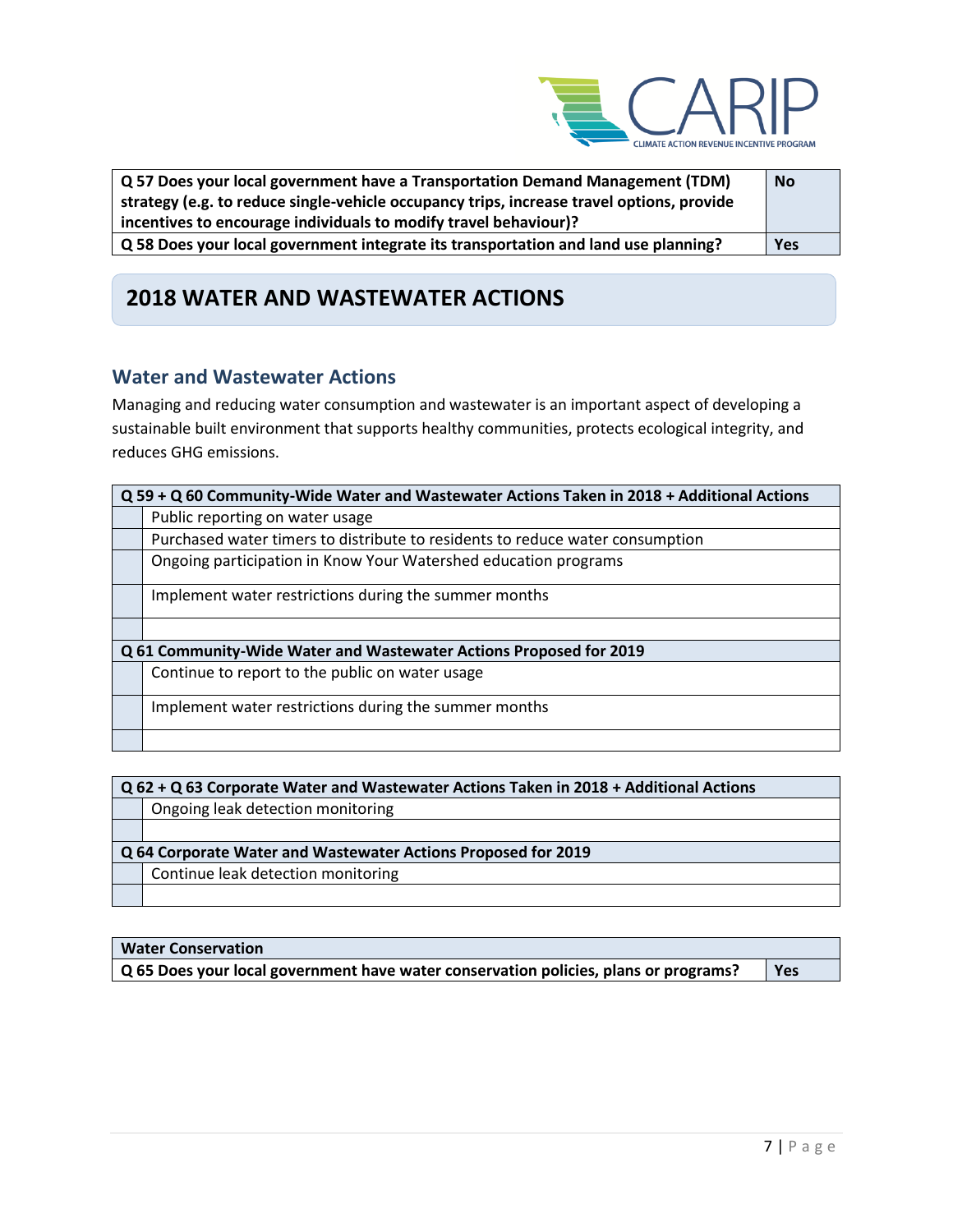

## **2018 CLIMATE CHANGE ADAPTATION ACTIONS**

This section of the CARIP survey is designed to collect information related to the types of climate impacts local governments are experiencing and how they are being addressed.

| Q 66 Please identify the THREE climate impacts that are most relevant to your Local Government. |           |
|-------------------------------------------------------------------------------------------------|-----------|
| Warmer winter temperatures reducing snowpack                                                    |           |
| Changes to temperature and precipitation causing seasonal drought<br>$\bullet$                  |           |
| Heatwaves impacting population health<br>$\bullet$                                              |           |
| Increased temperatures increasing wildfire activity<br>$\bullet$                                |           |
| Increased temperatures affecting air quality<br>$\bullet$                                       |           |
| Changing temperatures influencing species migration and ecosystem shifts<br>$\bullet$           |           |
| Changing temperatures influencing ecosystem shifts<br>٠                                         |           |
| Extreme weather events contributing to urban and overland flooding<br>$\bullet$                 |           |
| Sea level rise and storms causing coastal flooding and/or erosion<br>$\bullet$                  |           |
| Other (please specify):                                                                         |           |
| Q 67 In 2018 has your local government addressed the impacts of a changing climate using any of |           |
| the following?                                                                                  |           |
| <b>Risk and Vulnerability Assessments</b>                                                       | No        |
| <b>Risk Reduction Strategies</b>                                                                | <b>No</b> |
| <b>Emergency Response Planning</b>                                                              | <b>No</b> |
| <b>Asset Management</b>                                                                         | No        |
| Natural/Eco Asset Management Strategies                                                         | <b>No</b> |
| Infrastructure Upgrades (e.g. stormwater system upgrades)                                       | <b>No</b> |
| <b>Beach Nourishment Projects</b>                                                               | <b>No</b> |
| <b>Economic Diversification Initiatives</b>                                                     | <b>No</b> |
| <b>Strategic and Financial Planning</b>                                                         | <b>No</b> |
| <b>Cross-Department Working Groups</b>                                                          | No        |
| <b>Official Community Plan Policy Changes</b>                                                   | No        |
| Changes to Zoning and other Bylaws and Regulations                                              | <b>No</b> |
| Incentives for Property Owners (e.g. Woodstove Exchange Program)                                | Yes       |
| <b>Public Education and Awareness</b>                                                           | Yes       |
| Research                                                                                        | <b>No</b> |
| Mapping                                                                                         | <b>No</b> |
| Partnerships - RDCK REEP                                                                        | Yes       |
|                                                                                                 |           |
| Other (please specify):                                                                         |           |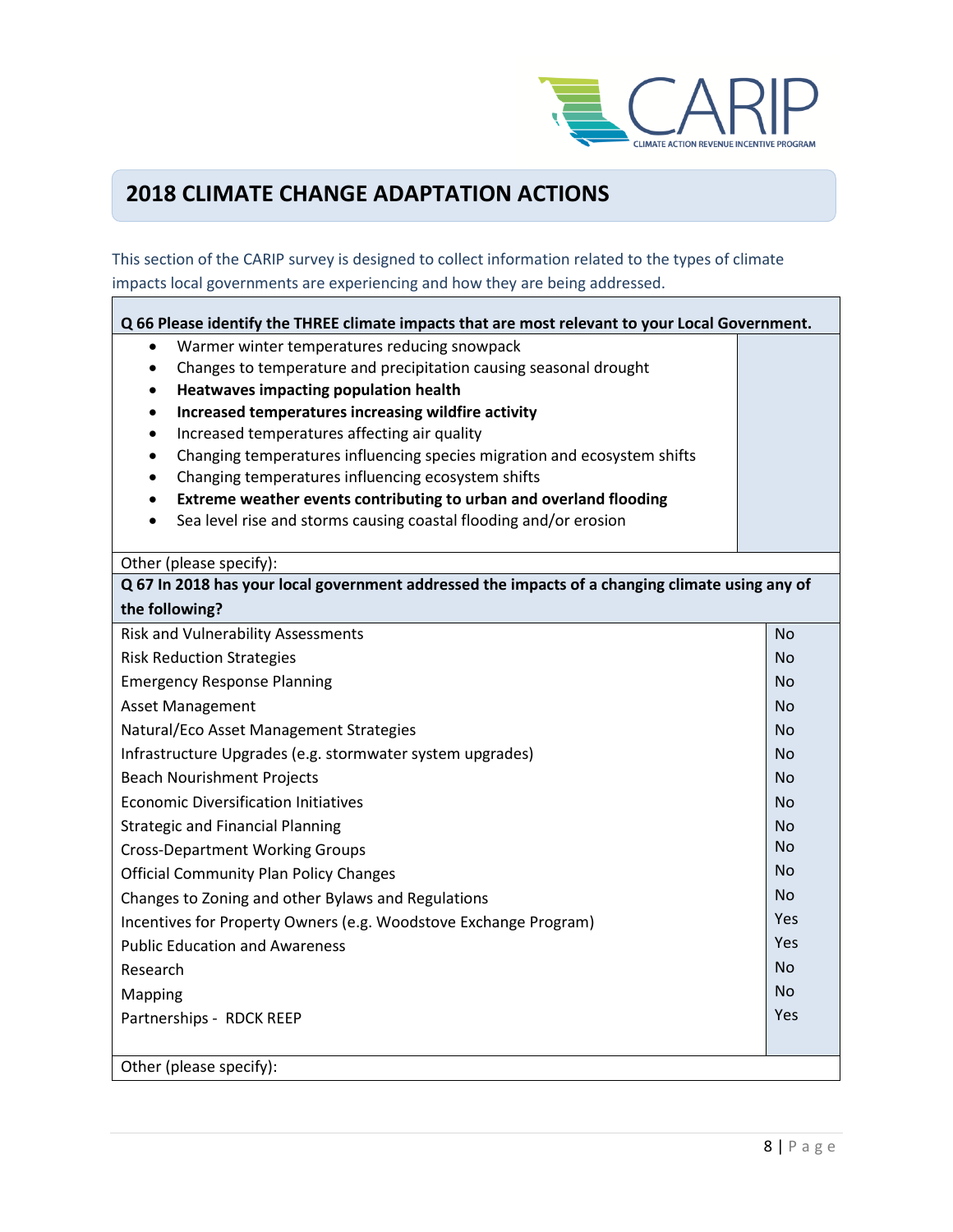

#### **Q 68 Climate Change Adaptation Actions Taken in 2018**

Please elaborate on key actions and/or partnerships your local government has engaged in to prepare for, and adapt to a changing climate. Add links to key documents and information where appropriate. Continued wildfire interface brushing

## **Q 69 Climate Change Adaptation Actions Proposed for 2019**

Continue wildfire Interface brushing

**Q 70 For more information please contact**

**Q 71. The following are key resources that may be helpful to your local government in identifying climate impacts, as well as, strategies, actions and funding to deal with them. For those resources that you have used, please indicate whether they were useful in advancing your work in climate change adaptation?**

| wiletiler tiley were useful ill auvalitilig your work ill tillliate thange auaptation: |              |  |
|----------------------------------------------------------------------------------------|--------------|--|
| <b>Indicators of Climate Change for British Columbia</b>                               | Haven't Used |  |
| Plan2Adapt                                                                             | Haven't Used |  |
| <b>Climate Projections for Metro Vancouver</b>                                         | Haven't Used |  |
| <b>Climate Projections for the Capital Region</b>                                      | Haven't Used |  |
| <b>Climate Projections for the Cowichan Valley Regional District</b>                   | Haven't Used |  |
| <b>Province of BC's BC Adapts Video Series</b>                                         | Haven't Used |  |
| <b>Preparing for Climate Change: Implementation Guide for Local Governments</b>        | Useful       |  |
| Public Infrastructure and Engineering Vulnerability Committee's (PIEVC)                | Haven't Used |  |
| <b>Sea Level Rise Adaptation Primer</b>                                                | Haven't Used |  |
| <b>BC Regional Adaptation Collaborative Webinars</b>                                   | Haven't Used |  |
| <b>Retooling for Climate Change</b>                                                    | Haven't Used |  |
| <b>Water Balance Model</b>                                                             | Haven't Used |  |
| <b>Water Conservation Calculator</b>                                                   | Haven't Used |  |
|                                                                                        |              |  |
| Funding:                                                                               |              |  |
| <b>National Disaster Mitigation Program (NDMP)</b>                                     | Haven't Used |  |
| <b>Community Emergency Preparedness Fund (CEPF)</b>                                    | Haven't Used |  |
| <b>Municipalities for Climate Innovation Program (MCIP)</b>                            | Haven't Used |  |
| <b>Climate Adaptation Partner Grants (FCM)</b>                                         | Haven't Used |  |
| <b>Infrastructure Planning Grants (MAH)</b>                                            | Useful       |  |
| <b>Federal Gas Tax Fund</b>                                                            | Useful       |  |
|                                                                                        |              |  |
| Other (please specify)                                                                 |              |  |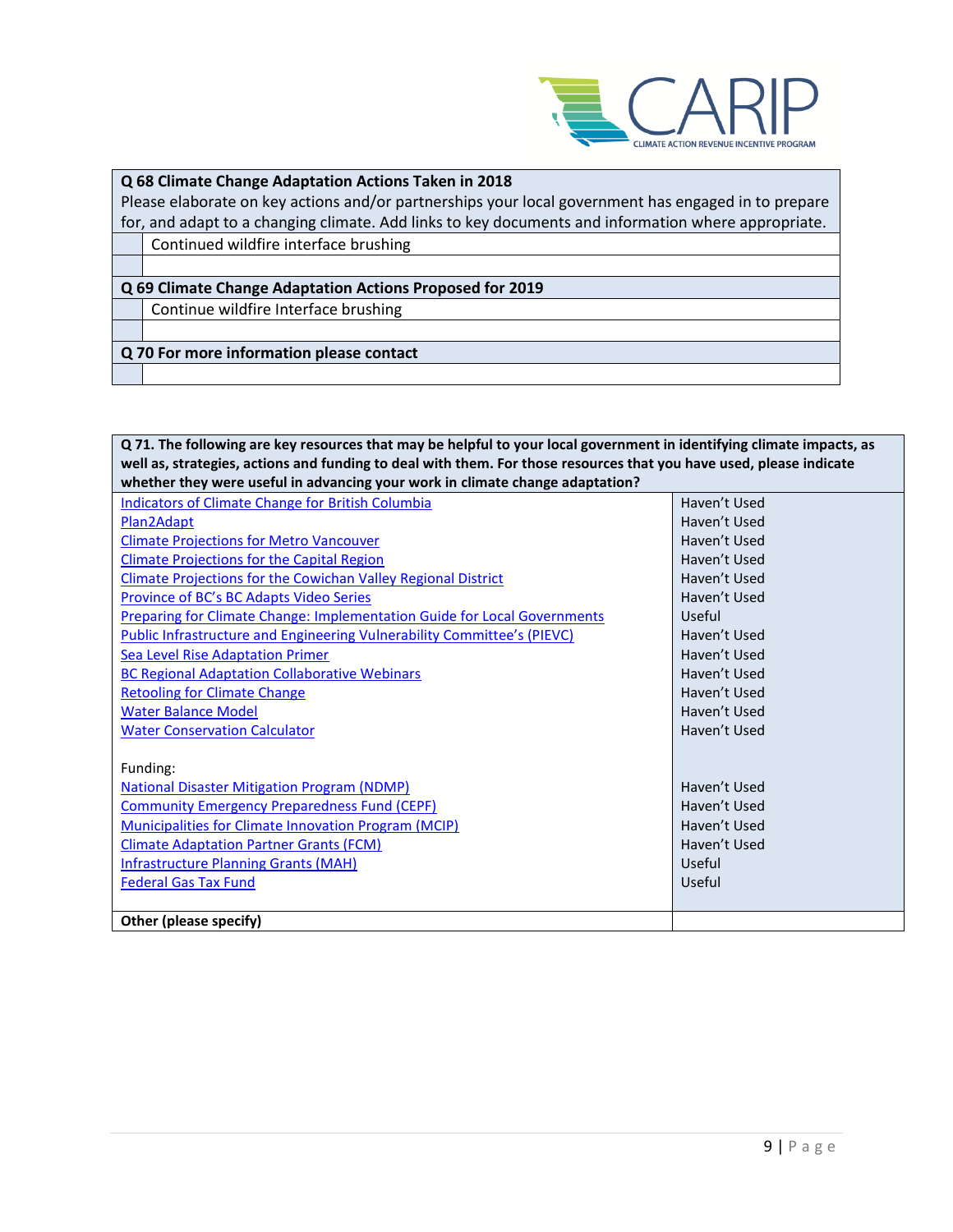

### **2018 OTHER CLIMATE ACTIONS**

### **Other Climate Actions**

This section provides local governments the opportunity to report other climate actions that are not captured in the categories above.

| Q 72 Community-Wide Other Actions Taken in 2018 |  |
|-------------------------------------------------|--|
|                                                 |  |
|                                                 |  |
| Q 73 Corporate Other Actions Taken in 2018      |  |
|                                                 |  |
|                                                 |  |

| <b>Other</b>                                                                           |            |
|----------------------------------------------------------------------------------------|------------|
| Q 74 Are you familiar with the Community Lifecycle Infrastructure Costing Tool (CLIC)? | <b>Yes</b> |
|                                                                                        |            |
| Q 75 Is your local government using the CLIC tool?                                     | <b>No</b>  |
|                                                                                        |            |

### **INNOVATION AND PEER-TO-PEER LEARNING**

#### **Innovation**

This section provides the opportunity to showcase an innovative *Corporate and/or Community-Wide*  GHG reduction and/or climate change adaptation activity that your local government has undertaken and that has had, or has the potential to have, a significant impact. You are welcome to highlight an action that has already been listed.

Projects included here may be featured as success stories on th[e B.C. Climate Action Toolkit](http://www.toolkit.bc.ca/) and/or shared with other local governments to inspire further climate action. Please add links to additional information where possible.

Communities that have conducted innovative initiatives may want to consider making applications to [CEA's Climate and Energy Action Awards](http://communityenergy.bc.ca/climate-and-energy-action-awards/), [FCM Sustainable Communities Awards](https://fcm.ca/home/awards/sustainable-communities-awards.htm) or to [FCM's National](https://fcm.ca/home/programs/partners-for-climate-protection/national-measures-report.htm)  [Measures Report.](https://fcm.ca/home/programs/partners-for-climate-protection/national-measures-report.htm)

**Q 76 Community-Wide Innovation Action**

#### **Q 77 Corporate Innovation Action**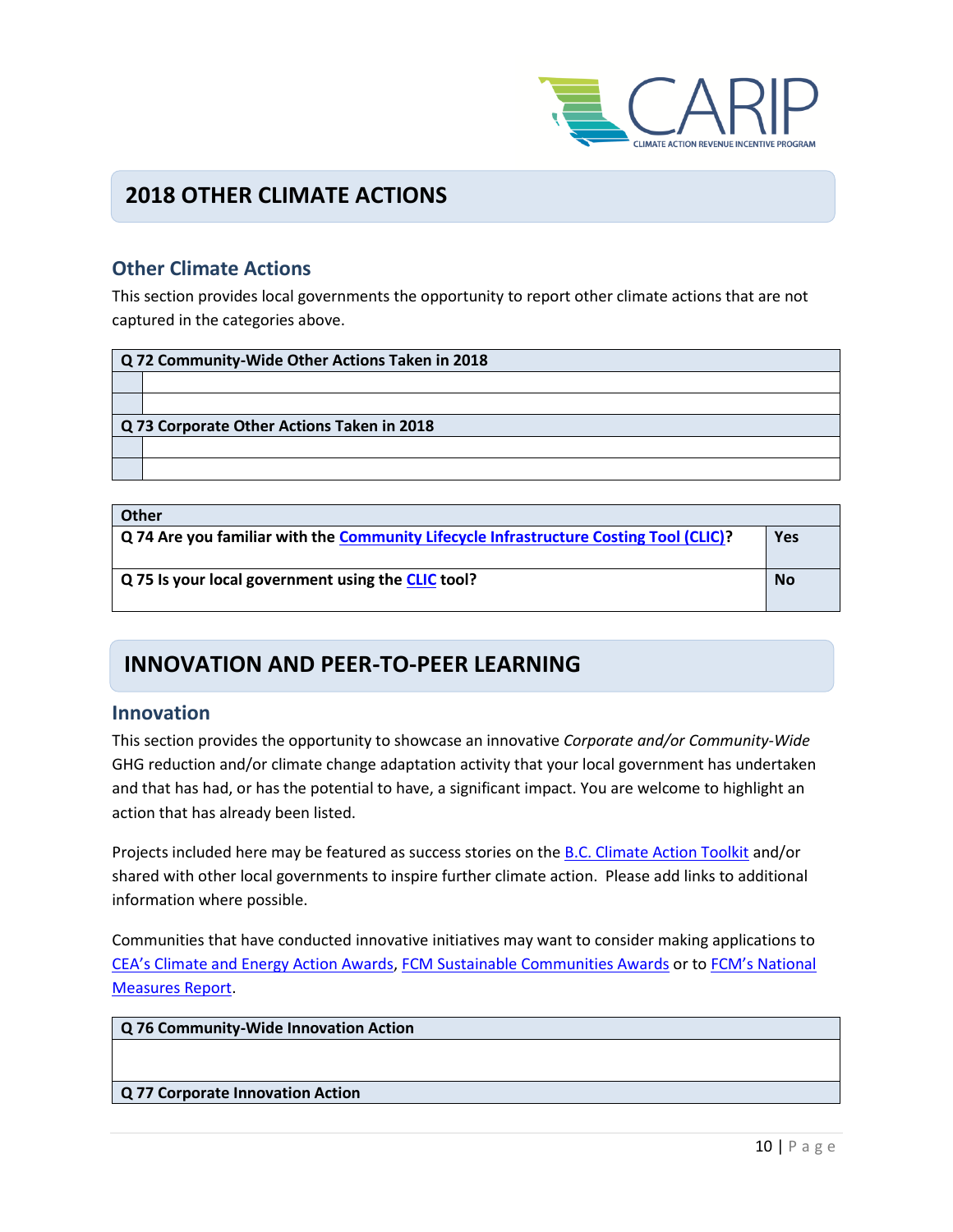

#### **Q 78 For more information on actions described above contact**

### **Programs, Partnerships and Funding Opportunities**

Local governments often rely on programs, partnerships and funding opportunities to achieve their climate action goals. Please share the names of programs and organizations that have supported your local government's climate actions by listing each entry in the box below separated by a forward slash (e.g. program1/program2).

#### **Mitigation**

| Q 79 Mitigation Programs, Partnerships and Funding                                |  |
|-----------------------------------------------------------------------------------|--|
| UBCM Strategic Wildfire Protection Program, with Villages of Silverton and Slocan |  |
|                                                                                   |  |
|                                                                                   |  |
|                                                                                   |  |
|                                                                                   |  |
| <b>Adaptation</b>                                                                 |  |
| Q 80 Adaptation Programs, Partnerships and Funding                                |  |
|                                                                                   |  |
|                                                                                   |  |

## **2018 CARBON NEUTRAL REPORTING**

Local governments are required to report on their progress in achieving their carbon neutral goal under th[e B.C. Climate Action Charter.](https://www2.gov.bc.ca/gov/content/governments/local-governments/climate-action/bc-climate-action-charter) Working with B.C. local governments, the joint Provincial-UBCM Green Communities Committee (GCC) has established a common approach to determining carbon neutrality for the purposes of the Climate Action Charter, including a Carbon Neutral Framework and supporting guidance for local governments on how to become carbon neutral.

Prior to completing this portion of the survey, please ensure that you are familiar with guidance available on th[e B.C. Climate Action Toolkit website,](http://www.toolkit.bc.ca/) especially the [Workbook](https://www.toolkit.bc.ca/sites/default/files/CarbonNeutralWorkbook.V2_noapdcs_03.12_1.pdf) and [Becoming Carbon](http://www.toolkit.bc.ca/sites/default/files/Becoming%20Carbon%20Neutral%20V3%20FINAL%20July%202014_0.pdf)  [Neutral: A Guide for Local Governments in British Columbia.](http://www.toolkit.bc.ca/sites/default/files/Becoming%20Carbon%20Neutral%20V3%20FINAL%20July%202014_0.pdf)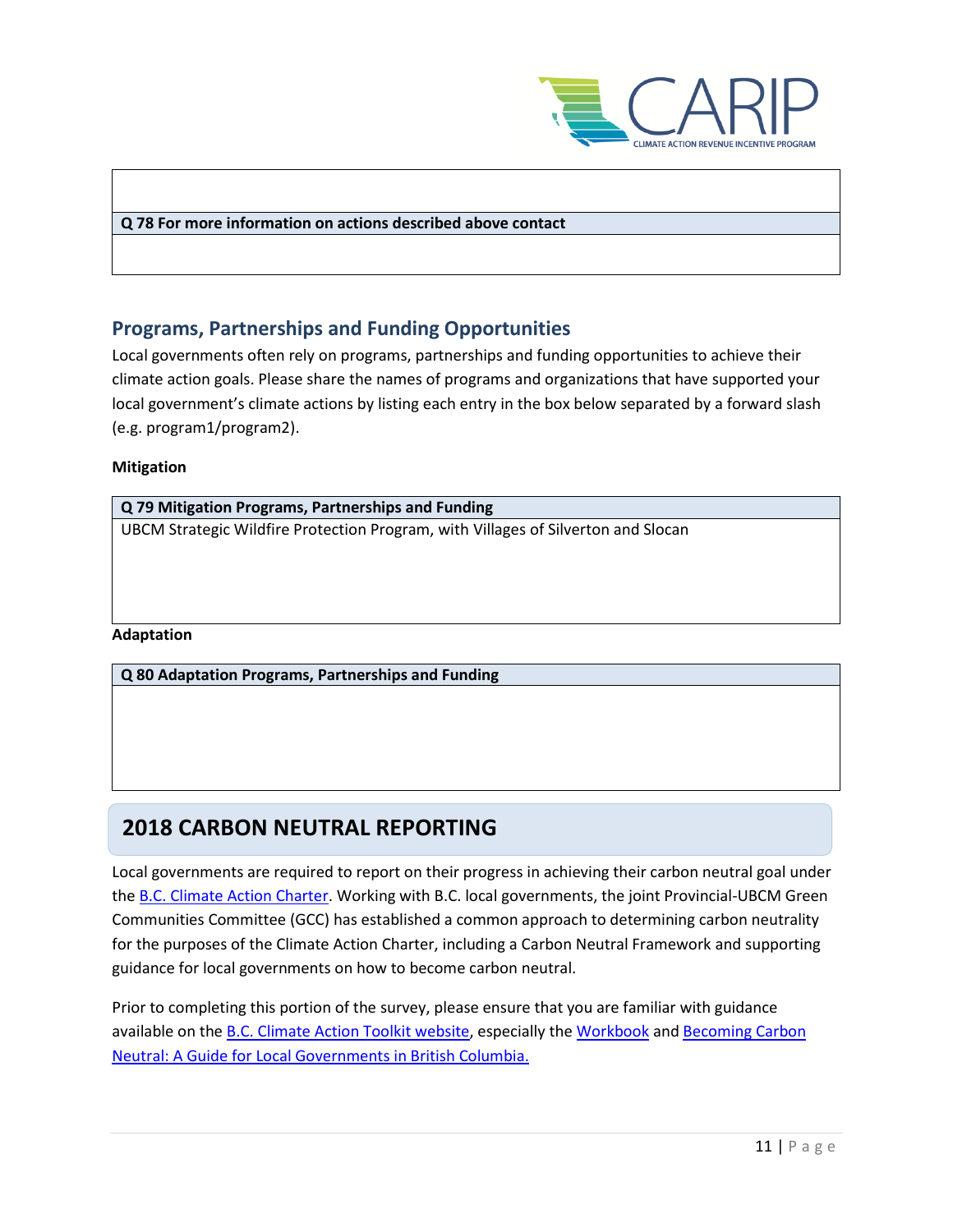

*Please note: As a result of the BC Recycling Regulation, local governments are no longer required to account for GHG emissions from vehicles, equipment and machinery required for the collection, transportation and diversion of packaging and printed paper, in their annual Climate Action Revenue Incentive Program (CARIP) reports.*

### **Reporting Emissions**

| Q 81 Did your local government measure corporate GHG emissions for 2018?                                                                                                                                                          | <b>Yes</b>            |
|-----------------------------------------------------------------------------------------------------------------------------------------------------------------------------------------------------------------------------------|-----------------------|
|                                                                                                                                                                                                                                   |                       |
| Q 82 If your local government measured 2018 corporate GHG emissions, please<br>report the number of corporate GHG emissions from services delivered directly<br>by your local government (in tonnes of carbon dioxide equivalent) | 36                    |
|                                                                                                                                                                                                                                   |                       |
| Q 83 If your local government measured 2018 corporate GHG emissions, please<br>report the number of corporate GHG emissions from contracted services (in<br>tonnes of carbon dioxide equivalent)                                  | 0                     |
|                                                                                                                                                                                                                                   |                       |
| Q 84 TOTAL A: CORPORATE GHG EMISSIONS FOR 2018 (Direct GHGs +<br><b>Contracted GHGs)</b>                                                                                                                                          | 36 tCO <sub>2</sub> e |

### **Reporting Reductions and Offsets**

To be carbon neutral, a local government must balance their TOTAL corporate GHG emissions generated in 2018 by one or a combination of the following actions:

- undertake GCC-supported Option 1 Project(s)
- undertake GCC-supported Option 2 Project(s)
- purchase carbon offsets from a credible offset provider

*For more information about options to balance or offset corporate GHG emissions please refer to [Becoming Carbon Neutral: A Guidebook for Local Governments in British Columbia.](http://www.toolkit.bc.ca/sites/default/files/Becoming%20Carbon%20Neutral%20V3%20FINAL%20July%202014_0.pdf)*

If applicable, please report the 2018 GHG emissions reductions (in tonnes of carbon dioxide equivalent (tCO2e)) being claimed from any of the following Option 1 GHG Reduction Projects:

| <b>OPTION 1 PROJECTS</b>                                                                    | <b>REDUCTIONS</b> |
|---------------------------------------------------------------------------------------------|-------------------|
|                                                                                             |                   |
| Q 85 Energy Efficient Retrofits (in tonnes of carbon dioxide equivalent (tCO2e))            |                   |
|                                                                                             |                   |
| Q 86 Solar Thermal (in tonnes of carbon dioxide equivalent (tCO2e))                         |                   |
|                                                                                             |                   |
| Q 87 Household Organic Waste Composting (in tonnes of carbon dioxide<br>equivalent (tCO2e)) |                   |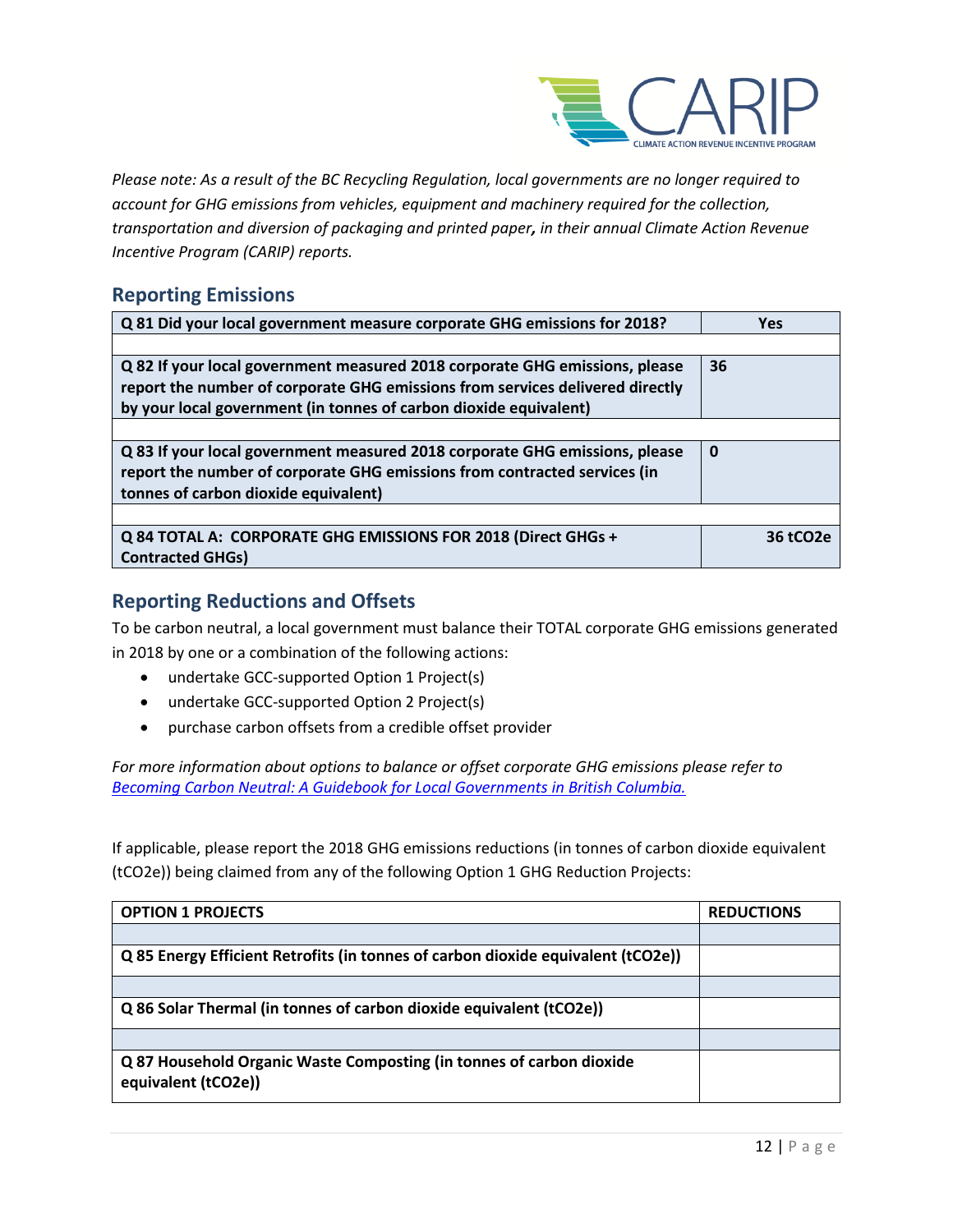

| Q 88 Low Emission Vehicles (in tonnes of carbon dioxide equivalent (tCO2e))       |                   |
|-----------------------------------------------------------------------------------|-------------------|
|                                                                                   |                   |
| Q 89 Avoided Forest Conversion (in tonnes of carbon dioxide equivalent<br>(tCO2e) |                   |
|                                                                                   |                   |
| Q 90 TOTAL B: REDUCTIONS FROM ALL OPTION 1 PROJECTS FOR 2018                      | tCO <sub>2e</sub> |

**Q 91 If applicable, please report the names and 2018 GHG emissions reductions (in tonnes of carbon dioxide equivalent (tCO2e)) being claimed from Option 2 GHG Reduction Projects:**

| <b>Option 2 Project Name</b>                                 | <b>REDUCTIONS</b> |
|--------------------------------------------------------------|-------------------|
|                                                              |                   |
| <b>Option 2 GHGs Reduced (tCO2e)</b>                         |                   |
|                                                              |                   |
| <b>Option 2 Project Name</b>                                 |                   |
|                                                              |                   |
| <b>Option 2 GHGs Reduced (tCO2e)</b>                         |                   |
|                                                              |                   |
| <b>Option 2 Project Name</b>                                 |                   |
|                                                              |                   |
| <b>Option 2 GHGs Reduced (tCO2e)</b>                         |                   |
|                                                              |                   |
| Q 92 TOTAL C: REDUCTIONS FROM ALL OPTION 2 PROJECTS FOR 2018 | tCO <sub>2e</sub> |

#### **Offsets**

**Q 93 If applicable, please report the name of the offset provider, type of project and number of offsets purchased (in tonnes of carbon dioxide equivalent (tCO2e)) from an offset provider for the 2018 reporting year:**

*NOTE: DO NOT INCLUDE ANY FUNDS THAT MAY BE SET ASIDE IN A CLIMATE ACTION RESERVE FUND.*

| <b>Offset Provider Name</b>      | <b>OFFSETS</b> |
|----------------------------------|----------------|
| The Nature Conservancy of Canada | 36             |
| Offsets (tCO2e)                  |                |
|                                  |                |
|                                  |                |
| <b>Offset Provider Name</b>      |                |
|                                  |                |
|                                  |                |
| Offsets (tCO2e)                  |                |
|                                  |                |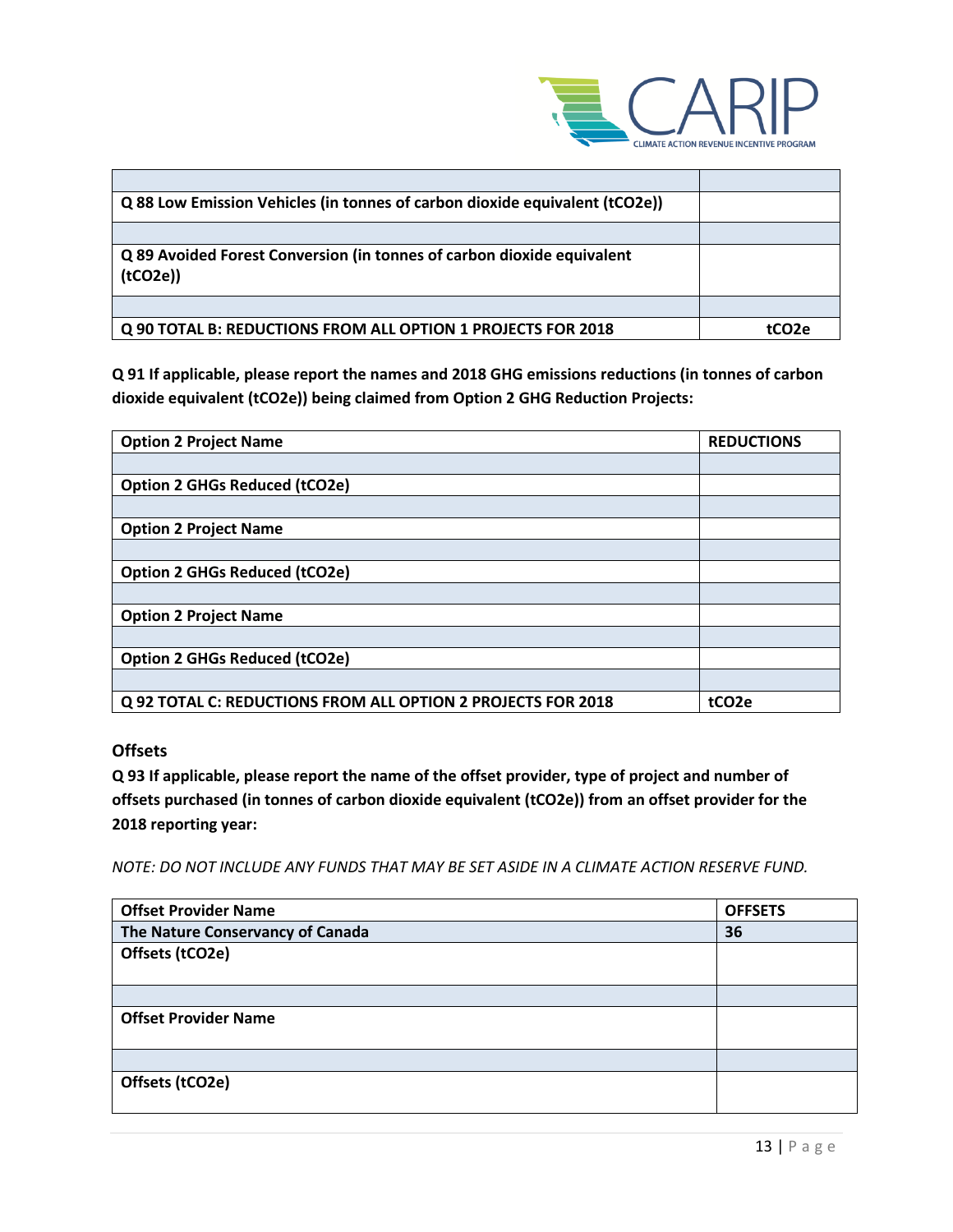

#### **Q 94 TOTAL D: OFFSETS PURCHASED FOR 2018 36 tCO2e**

#### **Q 95 TOTAL REDUCTIONS AND OFFSETS FOR 2018 (Total B+C+D) = \_\_\_\_\_36\_\_\_\_ tCO2e**

#### **Corporate GHG Emissions Balance for 2018**

Your local government's Corporate GHG Emissions Balance is the difference between total corporate offsetable GHG emissions (direct + contracted emissions) and the GHG emissions reduced through GCC Option 1 and Option 2 projects and/or the purchase of offsets.

**Q 96 CORPORATE GHG EMISSIONS BALANCE FOR 2018 = (A – (B+C+D)) = \_\_\_\_\_0\_\_\_\_\_\_ tCO2e**

### **If your Corporate GHG Emissions Balance is negative or zero, your local government is carbon neutral. CONGRATULATIONS!**

**Q 97 If your local government was carbon neutral in 2018, please record any emissions reductions you will be carrying over for future years and the source of the reductions, including the year they were earned (e.g. organics diversion, 2018 100 tCO2e)**

| SOURCE OF CARRY OVER EMISSION REDUCTIONS (and year earned)      | <b>REDUCTIONS</b> |
|-----------------------------------------------------------------|-------------------|
|                                                                 |                   |
|                                                                 |                   |
|                                                                 |                   |
|                                                                 |                   |
|                                                                 |                   |
| Q 98 BALANCE OF REDUCTIONS ELIGIBLE FOR CARRY OVER TO NEXT YEAR | tCO2e             |

| <b>Carbon Neutral Reporting</b>                                              |    |
|------------------------------------------------------------------------------|----|
| Q 99 Does your local government set aside funds in a climate reserve fund or | No |
| similar?                                                                     |    |

## **GCC CLIMATE ACTION RECOGNITION PROGRAM**

#### **Green Communities Committee Climate Action Recognition Program**

The joint Provincial-UBCM Green Communities Committee (GCC) is pleased to be continuing the Climate Action Recognition Program again this year. This multi-level program provides the GCC with an